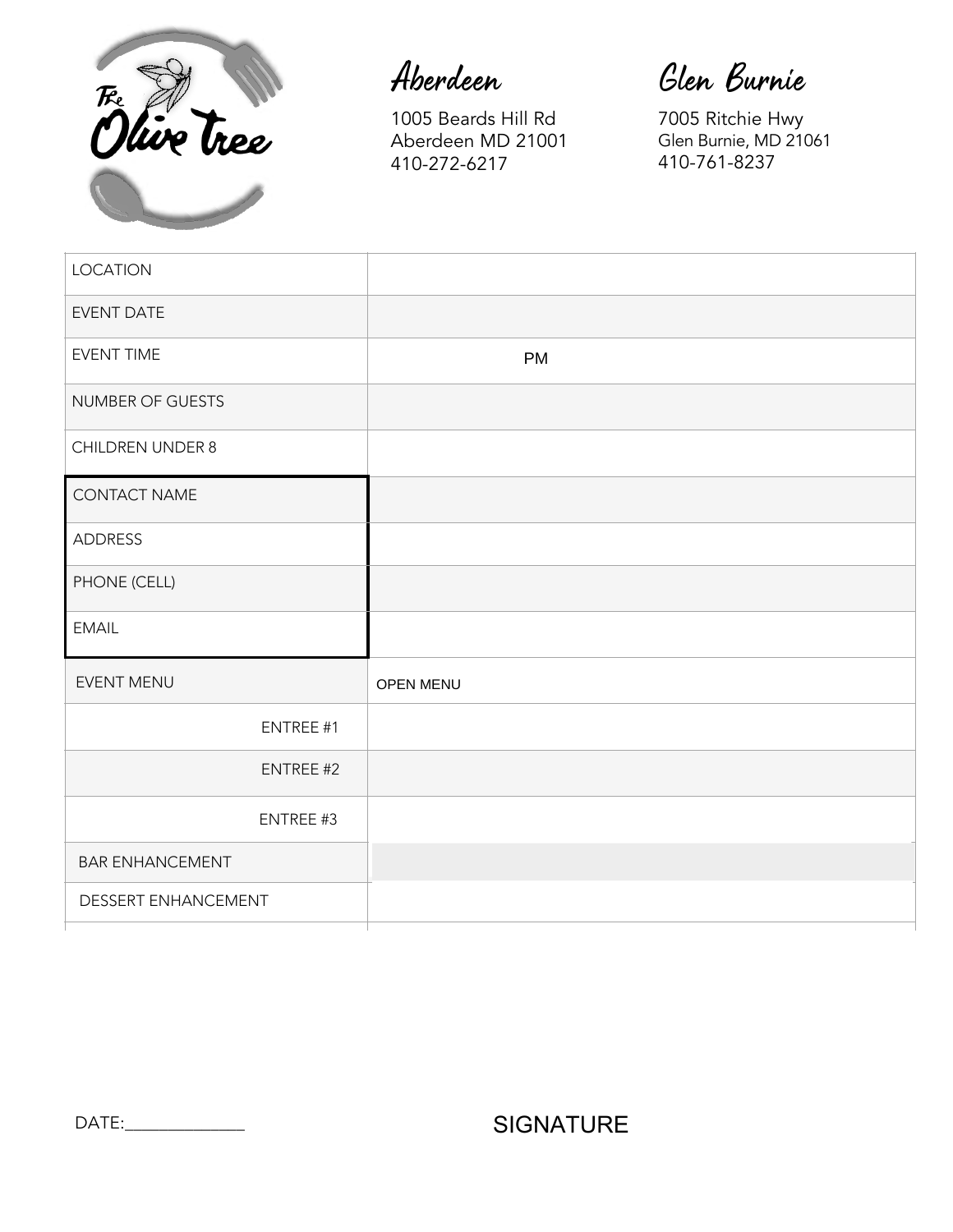# TERMS & CONDITIONS

## RESERVATIONS & DEPOSITS

We request a deposit of \$100.00. Reservations of parties of 25 or more will be confirmed only after a deposit has been received. Space cannot be held until this deposit has been received. In the event of cancellation, the deposit may be used to secure an alternate date, if cancellation is made 10 days prior to your function. Your deposit will be applied to your final bill.

#### RESERVATION TIME

Reservation time commences the reserved time. There is a maximum of two hours for reservations. Any time over the allotted two hours will be subject to a charge of \$125 for the next hour regardless of the entire hour not being utilized.

# BILLING

All balances are due upon completion of your event. Your deposit will be deducted from all final bills. We do not do separate checks. We can accommodate upon the discretion of the manager on duty however we advise against it. We can offer a check per table or multiple payments towards the final bill. No personal checks accepted for final payment. 48 hours final guest count confirmation is required. A charge of \$25.00 will be **applied to final bill for every guest not in attendance.** 

#### GUEST COUNT

The final number of guests needs to be finalized 48 hours prior to your event date and time. This number will be considered final and will not be subject to reduction. The final guaranteed number may not be less than 80% of the original signed agreement. You may be charged based on your final guaranteed number of guests.

# TAX, GRATUITY & FEES

The following prices are exclusive of Maryland Tax (6% on Food & 9% on Alcohol). Tax exempt companies must submit proper documentation 7 days prior to event.

## **MENUS**

The Olive Tree Scupper is committed to serving the freshest ingredients available. To ensure the success of your function, all menus must be determined no later than 7 DAYS IN ADVANCE. Availability and pricing cannot be guaranteed more than 30 days prior to an event.

## **BEVERAGES**

Wine, beer, liquor and non-alcoholic beverages must be purchased through The Olive Tree. Beverages can only be dispensed by our staff. Our liquor license requires the staff to request proper identification of any person, and to refuse service to anyone who is underage, or if proper identification cannot be produced. We also reserve the right to refuse to serve any person who appears intoxicated/impaired.

**SIGNATURE** 

\_\_\_\_\_\_\_\_\_\_\_\_\_\_\_\_\_\_\_\_\_\_\_\_\_\_\_\_\_\_\_\_\_\_\_\_\_\_\_\_\_\_